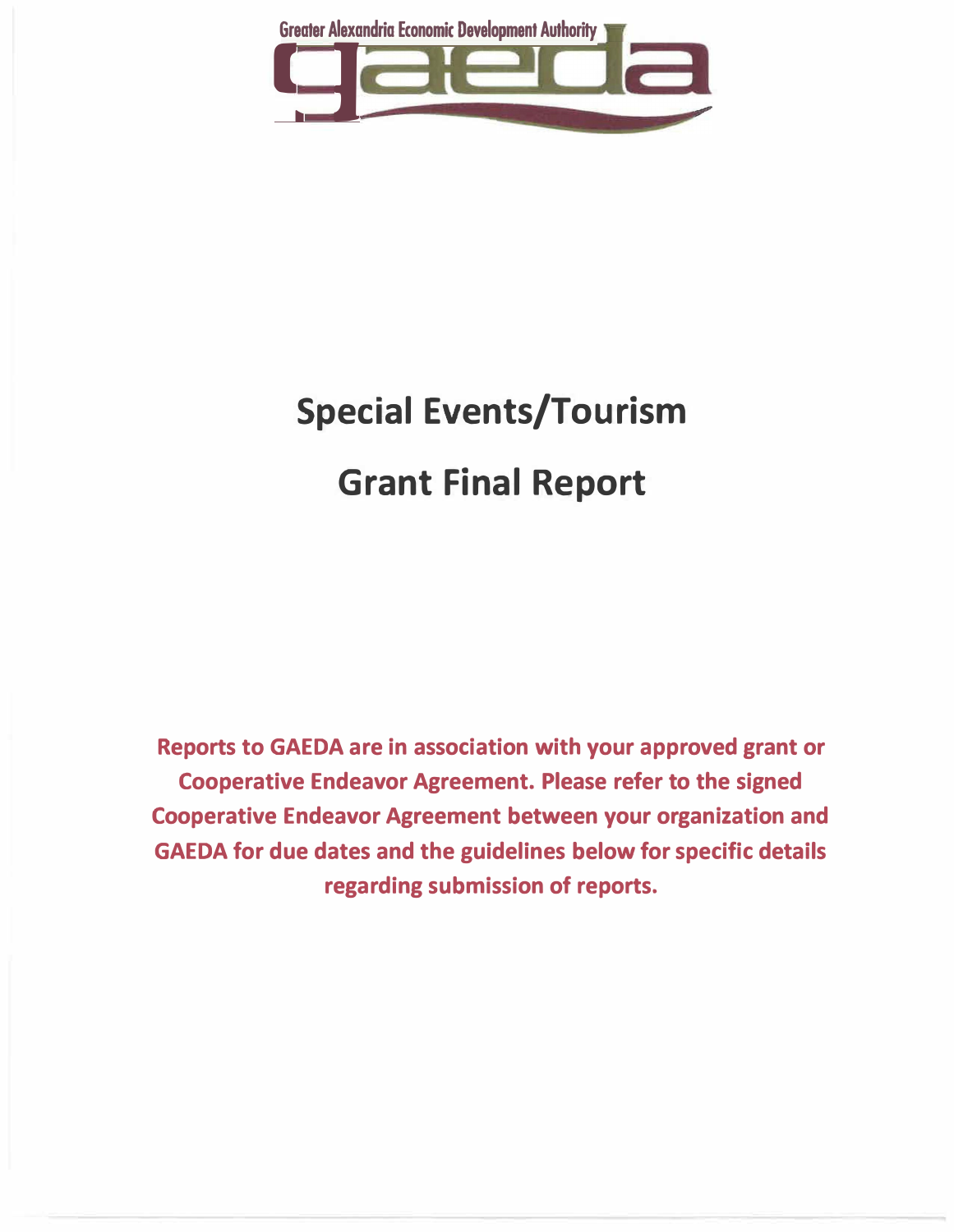

# **Reporting Guidelines**

**Reports to GAEDA are in association with your approved grant or Cooperative Endeavor Agreement. Please refer to the signed Cooperative Endeavor Agreement between your organization and GAEDA for due dates and the guidelines below for specific details regarding submission of reports.** 

- **1. The Hotel Nights(s) Confirmation Form provides required information about the total number of hotel/motel rooms occupied in Alexandria by Event participants and their guests.**
- **2. The Vendor Verification Form provides required information about vendor payments. Invoices are also required.**
- **3. Revenues and Expenditures - an accounting of income vs expenses for the funded Event.**
- **4. The Final Report is an after-action report. It provides required information about revenues, expenditures, the purpose of the event, and lessons learned.**
- **5. Submitting reports:**
	- **a. Mailed -to the GAEDA office, 201 Johnston St., Suite 601, Alexandria, LA 71301**
	- **b. Emailed- to Angela Varnado, avarnado@gaeda.org**
	- **c. Faxed-to Angela Varnado, 318.625.7599**
	- **d. Hand delivered -to the GAEDA office, 201 Johnston St., Suite 601, Alexandria, LA 71301**
- **6. Due dates: all final reports must be submitted within thirty (30) days of the funded Event. Failure to do so may result in denial of future funding. If you have questions or concerns, contact Angela Varnado, Executive Administrator, avarnado@gaeda.org, or 318.880.0407.**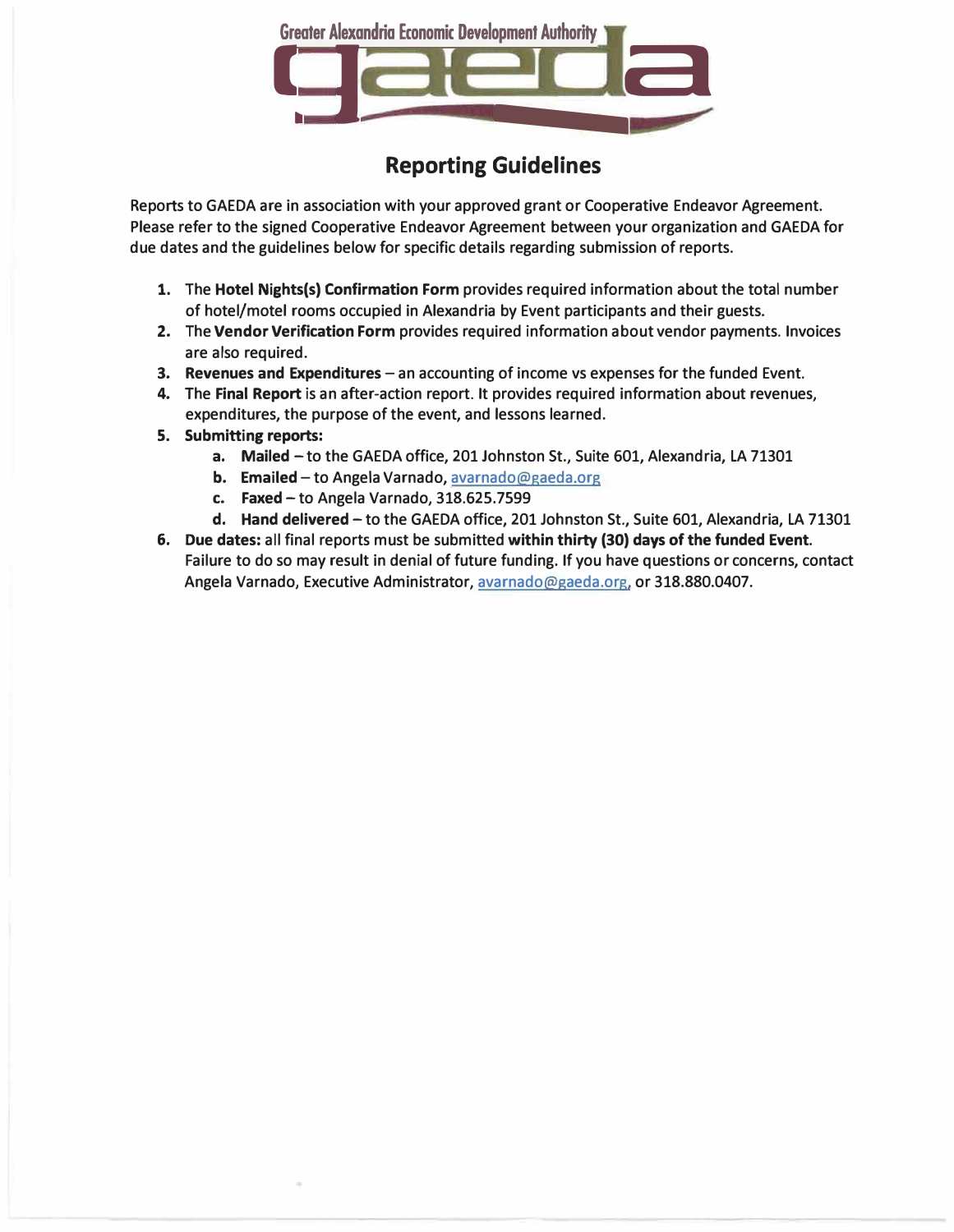

# **Hotel Night(s) Confirmation Form**

**It is the responsibility of the grantee to complete this form and return it, along with the Vendor Verification Form, and the Final Report, within thirty (30) days of the funded Event. Failure to do so may result in denial of future funding. If you have questions or concerns, contact Angela Varnado, Executive Administrator, avarnado@gaeda.org, or 318.880.0407.** 

**Name of Grantee: \_\_\_\_\_\_\_\_\_\_\_\_\_\_\_\_\_\_ \_** 

**Name of Project Manager: \_\_\_\_\_\_\_\_\_\_\_\_\_\_\_\_ \_** 

**Email address: \_\_\_\_\_\_\_ \_\_\_\_\_\_\_\_\_\_ \_\_ \_** 

**Phone number: \_\_\_\_\_\_\_\_\_\_\_\_\_\_\_\_\_ \_\_ \_** 

| <b>Room</b><br>block?<br>Y/N | <b>Number</b><br>of Room<br><b>Nights</b> | <b>Number</b><br>of<br><b>Rooms</b> | <b>Number</b><br>of<br>People |
|------------------------------|-------------------------------------------|-------------------------------------|-------------------------------|
|                              |                                           |                                     |                               |
|                              |                                           |                                     |                               |
|                              |                                           |                                     |                               |
|                              |                                           |                                     |                               |
|                              |                                           |                                     |                               |

| <b>Arrival Date(s)</b> |  |
|------------------------|--|
|------------------------|--|

Departure Date\_

| <b>Hotel Representative/Title (printed)</b> | <b>Signature</b> | <b>Date</b> |
|---------------------------------------------|------------------|-------------|
| <b>Project Manager (printed)</b>            | <b>Signature</b> | <b>Date</b> |
| <b>Organization Director (printed)</b>      | <b>Signature</b> | <b>Date</b> |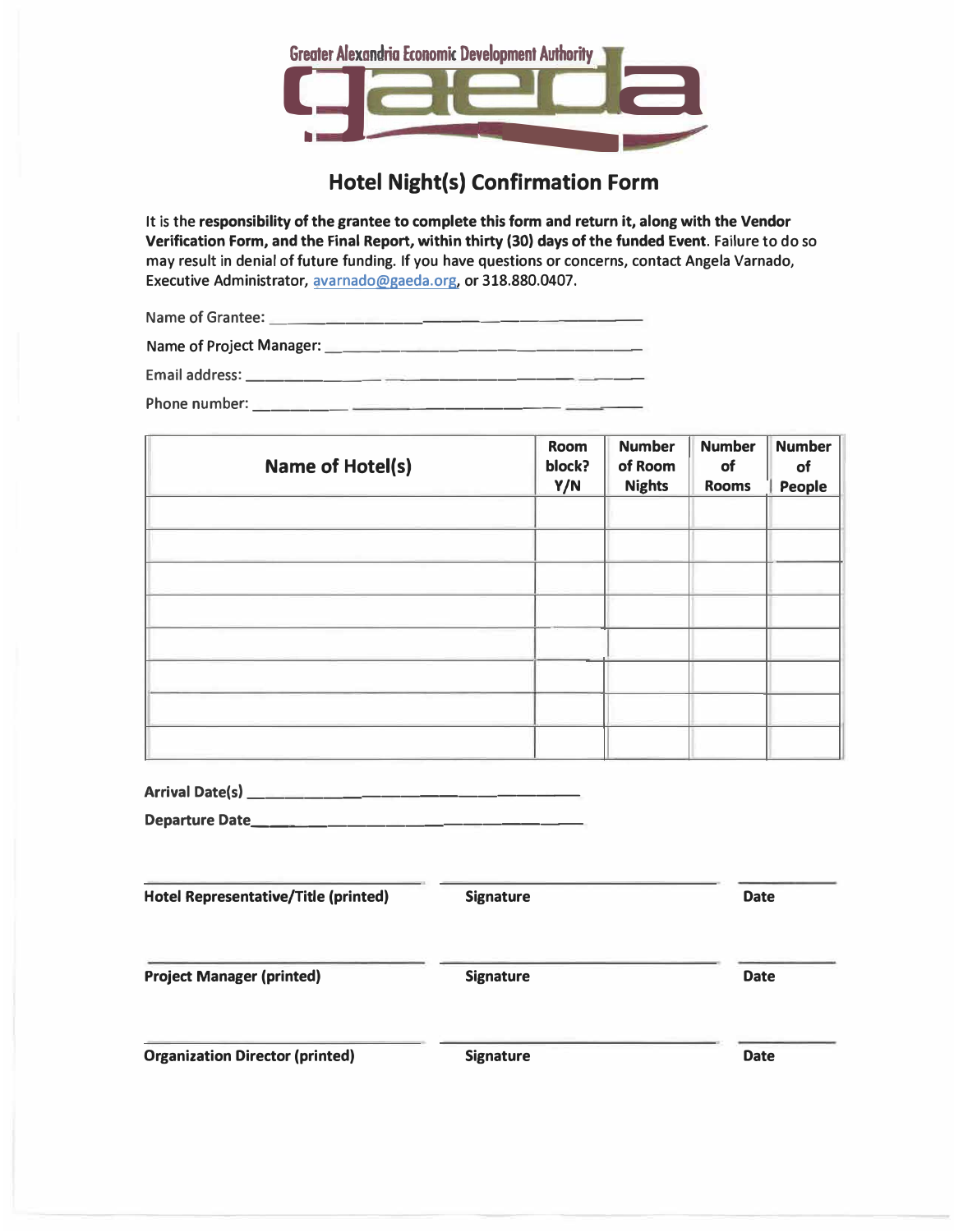

# **Vendor Verification Form**

It is the **responsibility of the grantee to complete this form and return it, along with the Data Reporting Form, and the Final Report, within thirty (30} days of the funded Event.** Failure to do so may result in denial of future funding. If you have questions or concerns, contact Angela Varnado, Executive Administrator, avarnado@gaeda.org, or 318.880.0407.

Please note: paid invoices must accompany this form.

| Name of Grantee:         |  |  |
|--------------------------|--|--|
| Name of Project Manager: |  |  |
| Email address:           |  |  |
| Phone number:            |  |  |

| <b>Name of Vendor</b> | <b>Invoice</b><br>Paid?<br>Y/N | <b>Amount</b><br>paid? | <b>Invoice</b><br>attached?<br>Y/N |
|-----------------------|--------------------------------|------------------------|------------------------------------|
|                       |                                |                        |                                    |
|                       |                                |                        |                                    |
|                       |                                |                        |                                    |
|                       |                                |                        |                                    |
|                       |                                |                        |                                    |
|                       |                                |                        |                                    |
|                       |                                |                        |                                    |
|                       |                                |                        |                                    |

**Project Manager (printed) Signature Signature Date Organization Director (printed) Signature Signature Construction Date**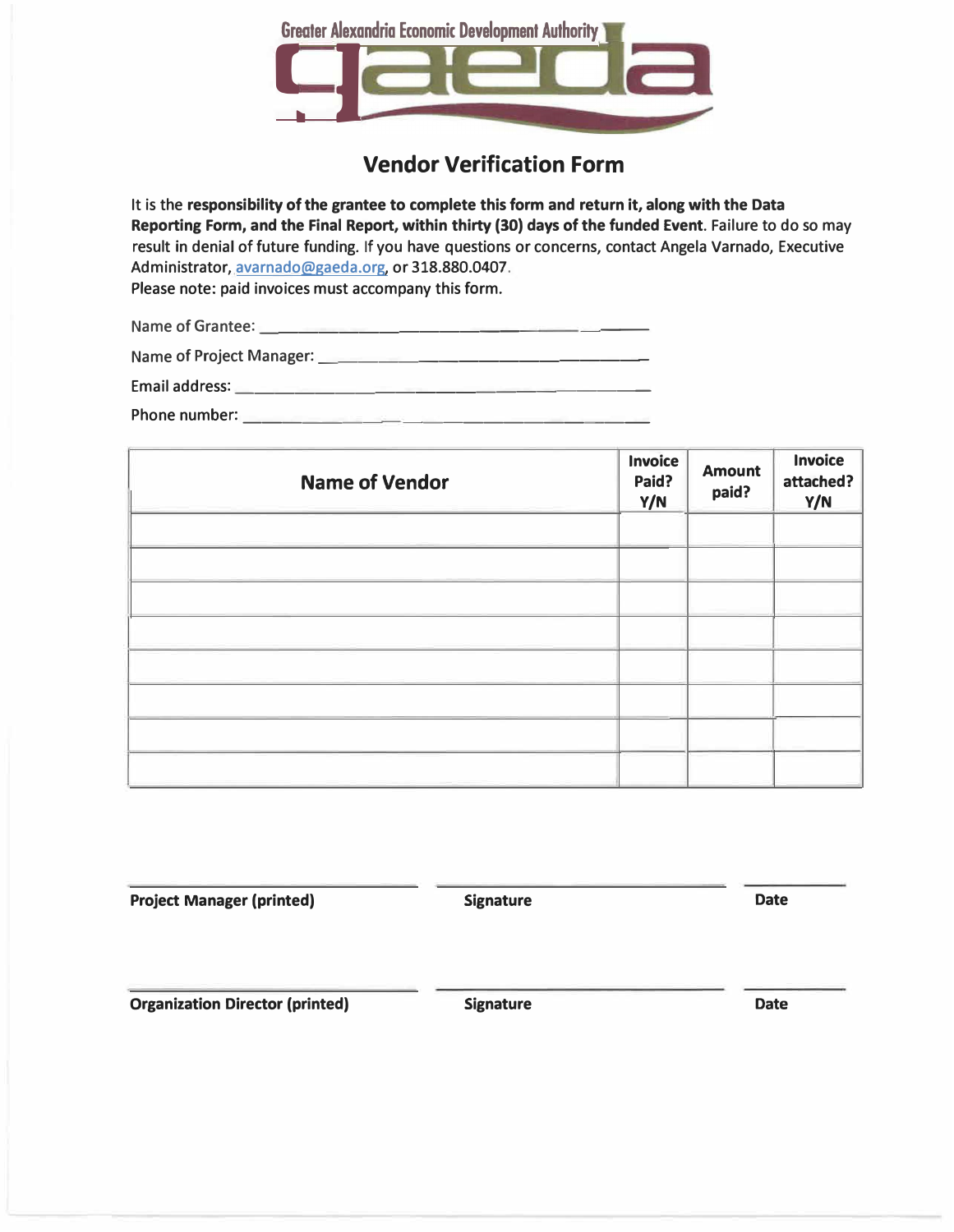

# **<sup>1</sup>**9 **Revenues v. Expenditures**

**Must be submitted with the Final Report** 

| Ticket Sales                  |  |
|-------------------------------|--|
| <b>Entry Fees</b>             |  |
| <b>T-shirt Sales</b>          |  |
| <b>Other</b>                  |  |
| Other                         |  |
| <b>Total Project Revenues</b> |  |

# **Revenues** *Editline itemsasneeded* **Expenditures** *Editlineitemsasneeded*

#### **Advertisement/Publicity /Promotions**

| Posters            |                 |  |
|--------------------|-----------------|--|
| <b>Flyers</b>      |                 |  |
| <b>Push Cards</b>  |                 |  |
| Radio              |                 |  |
| T <sub>V</sub>     |                 |  |
| Newspapers         |                 |  |
| <b>Billboards</b>  |                 |  |
| <b>Direct Mail</b> |                 |  |
| Websites           |                 |  |
| T-Shirts           |                 |  |
|                    | <b>Subtotal</b> |  |

#### **Event/Program Costs**

| Transportation - event related non-personal |  |
|---------------------------------------------|--|
| Entertainment - event related non-personal  |  |
| Food Services - event related non-personal  |  |
| <b>Facility Rental</b>                      |  |
| <b>Decorations</b>                          |  |
| Props                                       |  |
| <b>Sound and Lights</b>                     |  |
| <b>PowerPoint Audio/Visual</b>              |  |
| Security                                    |  |
| <b>Miscellaneous</b>                        |  |
| <b>Subtotal</b>                             |  |

### **Operational Support**

| Telephone                      |  |
|--------------------------------|--|
| Postage/Shipping               |  |
| Printing/Duplication of copies |  |
| Supplies                       |  |
| <b>Subtotal</b>                |  |
| <b>TOTAL PROJECT EXPENSES</b>  |  |

**Person completing this budget: \_\_\_\_\_\_\_\_\_\_\_\_\_\_\_ \_** 

**Date: \_\_\_\_\_\_\_\_\_\_ \_** 

**Formulas are not guartanteed. Please check carefully prior to submission.**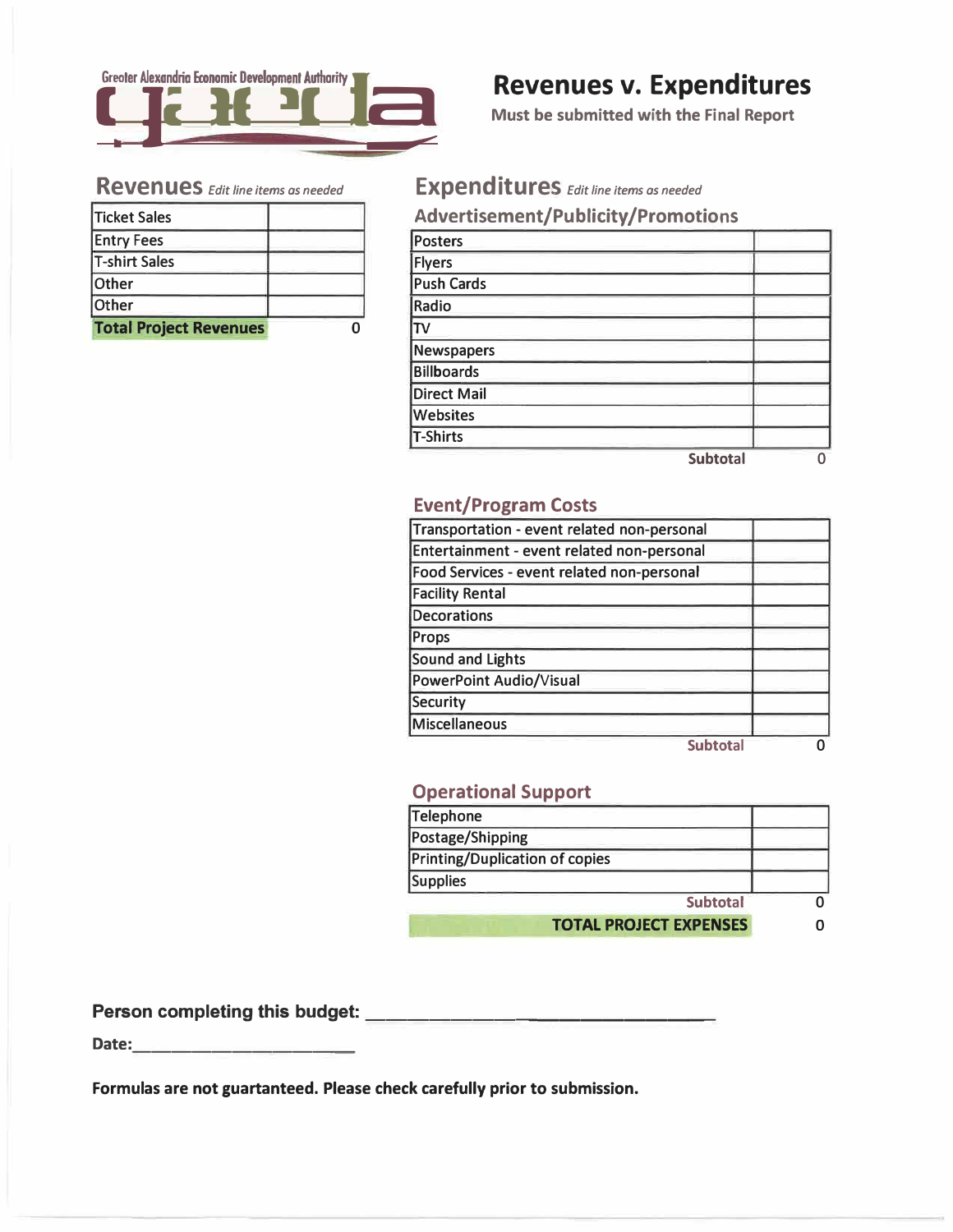

## **Final Report**

It is the **responsibility of the grantee to complete this form and return it, along with the Data Reporting Form, and the Vendor Verification Form, within thirty (30) days of the funded Event.** Failure to do so may result in denial of future funding. If you have questions or concerns, contact Angela Varnado, Executive Administrator, avarnado@gaeda.org, or 318.880.0407.

Name of Grantee:  $\qquad \qquad$ 

Name of Project Manager: \_\_\_\_\_\_\_\_\_\_\_\_\_\_\_\_ \_

Email address: \_\_\_\_\_\_\_\_\_\_\_\_\_\_\_\_\_\_\_\_ \_

Phone number: \_\_\_\_\_\_\_\_\_\_\_\_\_\_\_ \_\_\_ \_

Please answer each question in a narrative format.

- 1. Intentions for this project/Event:
	- a. What was the purpose and scope?
	- b. Were your objectives/outcomes met? Why or why not?
	- c. How did the community respond to your Event?
- 2. Partnerships and sponsors:
	- a. Describe the collaboration with your partners and sponsors.
	- b. Did your partnerships work as envisioned?
- 3. Successes and challenges:
	- a. What worked well and why?
	- b. What didn't work well and why?
- 4. Lessons learned:
	- a. What can be improved for next time?
	- b. Provide recommendations for improvement.
- 5. Other information:
	- a. Explain how you acknowledged GAEDA's support for this Event.
	- b. List any media coverage your Event received.